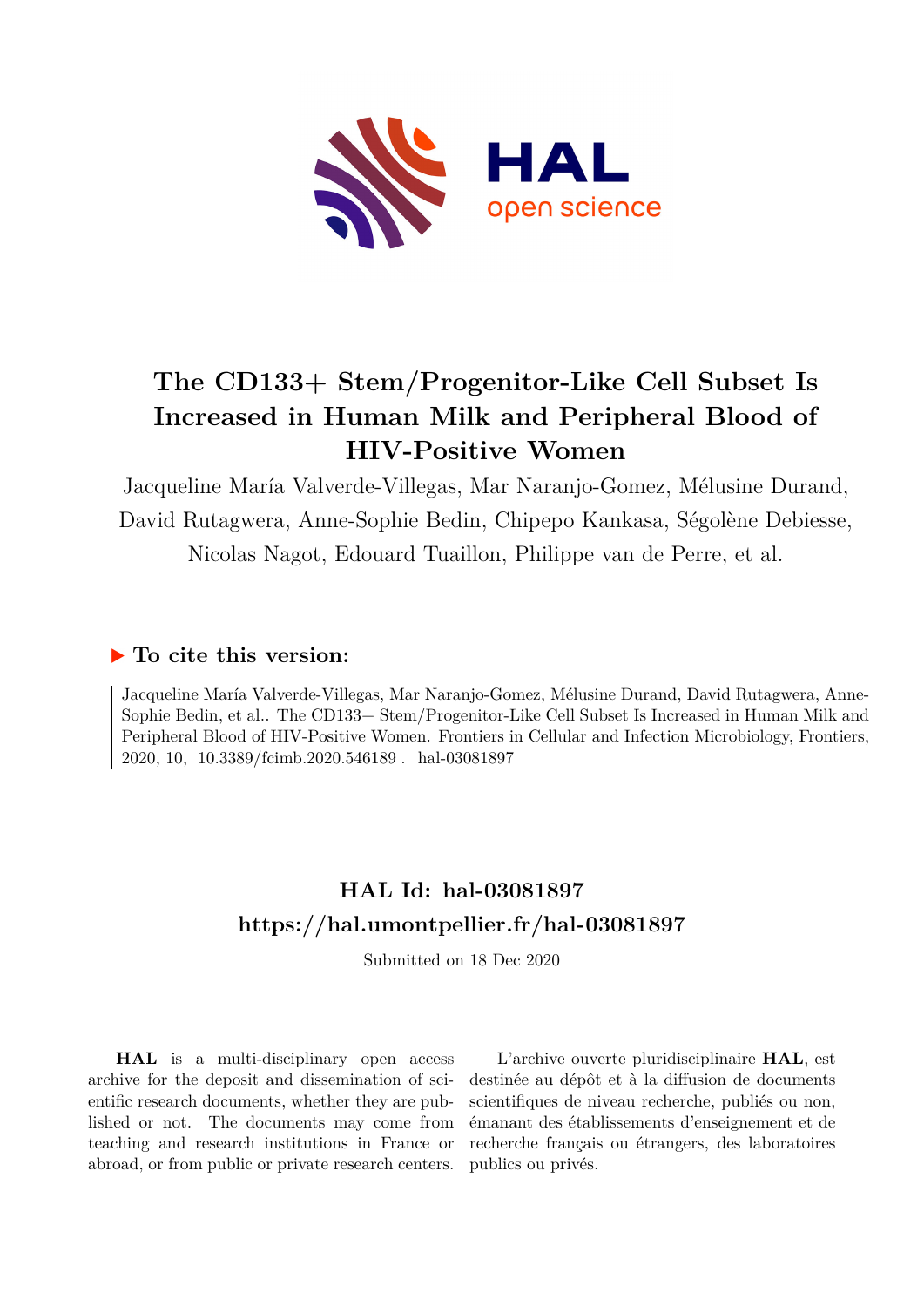

# The CD133<sup>+</sup> Stem/Progenitor-Like [Cell Subset Is Increased in Human](https://www.frontiersin.org/articles/10.3389/fcimb.2020.546189/full) Milk and Peripheral Blood of HIV-Positive Women

Jacqueline María Valverde-Villegas <sup>1\*</sup>, Mar Naranjo-Gomez <sup>1,2</sup>, Mélusine Durand <sup>1</sup>, David Rutagwera<sup>3</sup>, Anne-Sophie Bedin<sup>1</sup>, Chipepo Kankasa<sup>3</sup>, Ségolène Debiesse<sup>1</sup>, Nicolas Nagot<sup>1,4</sup>, Edouard Tuaillon<sup>1,4</sup>, Philippe Van de Perre<sup>1,4</sup> and Jean-Pierre Molès<sup>1</sup>

<sup>1</sup> Pathogenesis and Control of Chronic Infections (PCCI), INSERM, University of Montpellier, Établissement Français du Sang, Montpellier, France, <sup>2</sup> IRMB, University of Montpellier, INSERM, CHU Montpellier, Montpellier, France, <sup>3</sup> Department oi Paediatrics and Child Health, University Teaching Hospital, School of Medicine University of Zambia, Lusaka, Zambia, <sup>4</sup> CHU Montpellier, Department of Bacteriology-Virology and Department of Medical Information, Montpellier, France

#### **OPEN ACCESS**

## Edited by:

Tetsuo Tsukamoto, Kindai University, Japan

#### Reviewed by:

Prasad S. Koka, Research and Testing, India Veronica Bordoni, Istituto Nazionale per le Malattie Infettive Lazzaro Spallanzani, (IRCCS), Italy

#### \*Correspondence:

Jacqueline María Valverde-Villegas [jacquelin0203@gmail.com](mailto:jacquelin0203@gmail.com)

#### Specialty section:

This article was submitted to Virus and Host, a section of the journal Frontiers in Cellular and Infection **Microbiology** 

Received: 27 March 2020 Accepted: 20 August 2020 Published: 24 September 2020

#### Citation:

Valverde-Villegas JM, Naranjo-Gomez M, Durand M, Rutagwera D, Bedin A-S, Kankasa C, Debiesse S, Nagot N, Tuaillon E, Van de Perre P and Molès J-P (2020) The CD133<sup>+</sup> Stem/Progenitor-Like Cell Subset Is Increased in Human Milk and Peripheral Blood of HIV-Positive Women.

Front. Cell. Infect. Microbiol. 10:546189. doi: [10.3389/fcimb.2020.546189](https://doi.org/10.3389/fcimb.2020.546189)

Human milk is a significant source of different CD133<sup>+</sup> and/or CD34<sup>+</sup> stem/progenitor-like cell subsets in healthy women but their cell distribution and percentages in this compartment of HIV-positive women have not been explored. To date, a decrease of CD34<sup>+</sup> hematopoietic stem and progenitor cell frequencies in peripheral blood and bone marrow of HIV-positive patients has been reported. Herein, human milk and peripheral blood samples were collected between day 2–15 post-partum from HIV-positive and HIV-negative women, and cells were stained with stem cell markers and analyzed by flow cytometry. We report that the median percentage of CD45+/highCD34−CD133<sup>+</sup> cell subset from milk and blood was significantly higher in HIV-positive than in HIV-negative women. The percentage of CD45<sup>dim</sup>CD34<sup>-</sup>CD133<sup>+</sup> cell subset from blood was significantly higher in HIV-positive than HIV-negative women. Moreover, percentages of CD45<sup>dim</sup>CD34<sup>+</sup>, CD45<sup>dim</sup>CD34<sup>+</sup>CD133<sup>-</sup>, and CD45+highCD34+CD133<sup>−</sup> cell subsets from blood were significantly lower in HIV-positive than HIV-negative women. The CD133<sup>+</sup> stem/progenitor-like cell subsets are increased in early human milk and blood of HIV-positive women and are differentially distributed to CD34<sup>+</sup> cell subset frequencies which are decreased in blood.

#### Keywords: CD133, CD34, CD45, HIV-1, human milk

## INTRODUCTION

The percentage of activated  $CD4^+$  T cells productively infected by HIV-1 in the peripheral blood of asymptomatic individuals is relatively low [\(Simmonds et al., 1990\)](#page-8-0). Thereby, the susceptibility to HIV infection and AIDS progression cannot be explained only by the consequence of a direct perturbation on mature activated immunological cells, but through non-immunologic cells including stem and progenitor cells [\(Re et al., 1994\)](#page-8-1).

Different phenotypes of stem/progenitor cells have been described using the CD34 marker in different compartments. More recently, CD133 has taken considerable importance because it allows characterization of different stem/progenitor cell subsets when used alone or in combination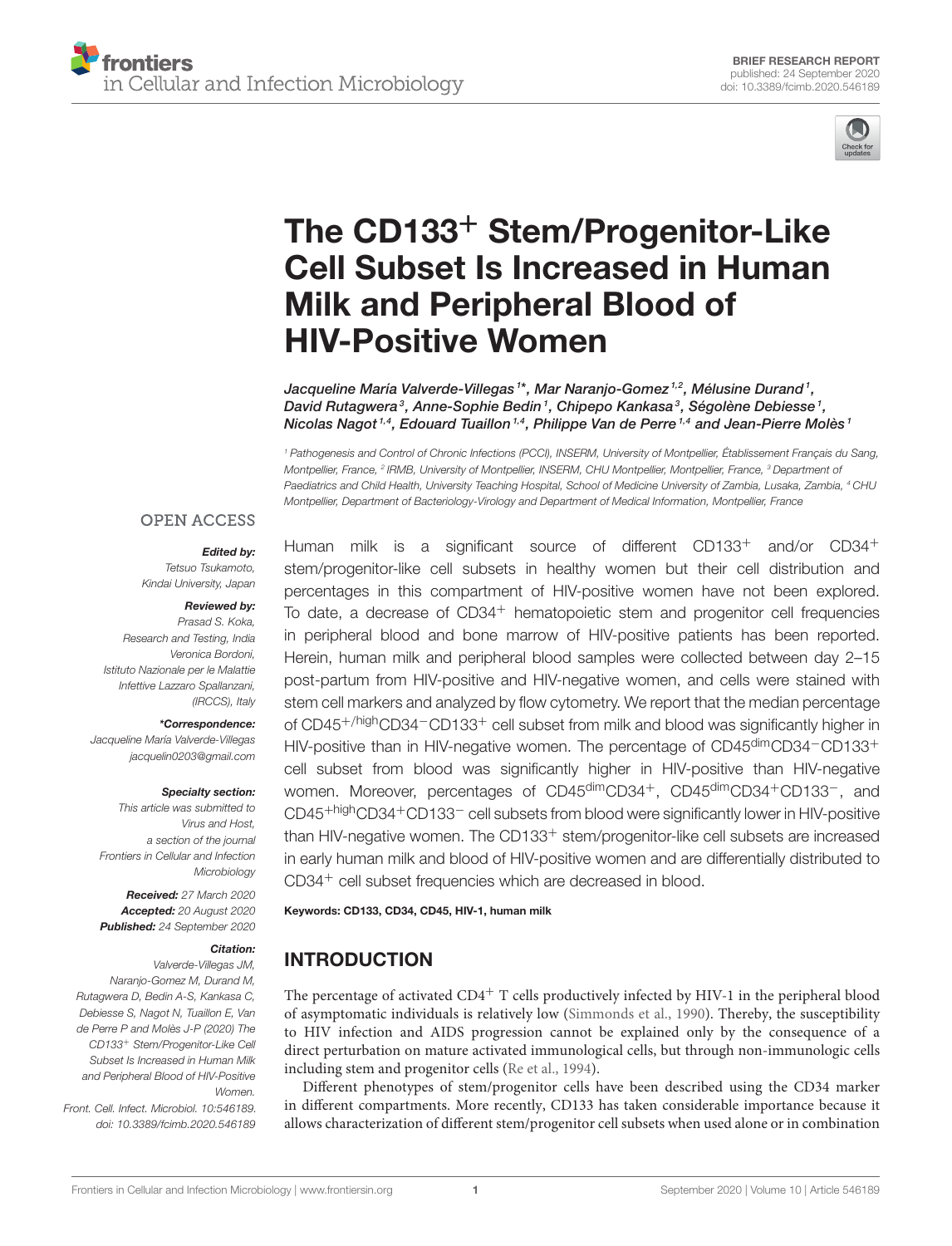with CD34, and because it describes more precisely different cell subsets which vary between organs (Handgretinger and Kuçi, [2013\)](#page-8-2). For example, human cord blood (CB) or bone marrow (BM)-derived  $CD133<sup>+</sup>$  cells have characteristics of primitive hematopoietic cells [\(Handgretinger and Kuçi, 2013\)](#page-8-2), CD34+CD133<sup>+</sup> cells of BM were enriched in primitive and myeloid progenitor cells, whereas CD34+CD133<sup>−</sup> cells from CD45<sup>+</sup> population contained B cells and late erythroid progenitors and CD34−CD133<sup>+</sup> cells could commit to T, B, and natural killer cells lineage [\(Bühring et al., 1999\)](#page-8-3).

In the HIV infection context,  $CD34<sup>+</sup>$  hematopoietic and progenitor cells (HSPCs) were intensely investigated. Overall,  $CD34<sup>+</sup>$  stem/progenitor cells are susceptible to HIV infection, an infection that impairs the differentiation and proliferation capacities of these cells [\(Zauli et al., 1992a,](#page-9-0)[b\)](#page-9-1). As a consequence, their numbers were decreased in BM and peripheral blood (PB) of HIV-positive individuals compared to HIV-negative donors [\(Zauli et al., 1992a](#page-9-0)[,b\)](#page-9-1). It was suggested that the impairment could contribute to the HIV-1/AIDS outcome by inhibiting the production of mature blood cells or BMaccessory cell populations (macrophages, fibroblasts and T cells) [\(Zauli et al., 1992a;](#page-9-0) [Davis and Zauli, 1995;](#page-8-4) [Guo et al.,](#page-8-5) [2016;](#page-8-5) [Bordoni et al., 2017\)](#page-8-6). Subsequent studies observed that CCR5 and CXCR4, the main receptors used by HIV to infect  $CD4^+$  T cells, are also expressed at the surface of  $CD34^+$ HSPCs [\(Carter et al., 2011\)](#page-8-7). Of note, CXCR4 was more widely expressed on multipotent  $CD34<sup>+</sup>$  cells than CCR5, and its sole expression renders these cells permissive to HIV-1 infection when the sole expression of CCR5 could not [\(Carter et al., 2011\)](#page-8-7). Furthermore,  $CD34<sup>+</sup>$  cells, as well as  $CD133<sup>+</sup>$  cells from BM and PB, harbored latent HIV provirus, and some authors have suggested that these cells could be potential HIV reservoirs [\(McNamara et al., 2013;](#page-8-8) Sebastian et al., [2017\)](#page-8-9). However, there are very few studies unveiling stem/progenitor cell phenotypes and their cell frequencies assessed by CD133<sup>+</sup> stem cell marker upon HIV infection. It was reported that the percentage of  $CD133<sup>+</sup>$  cells from peripheral blood characterized as endothelial progenitor cells (EPCs) was increased in HIV-positive individuals with suppressed VL when compared to healthy controls [\(Papasavvas et al., 2012;](#page-8-10) Vecchiet et al., [2013\)](#page-8-11).

In human milk (HM), stem/progenitor cells have been previously identified [\(Hassiotou et al., 2012;](#page-8-12) Indumathi et al., [2013\)](#page-8-13). We recently identified the presence of a large and heterogeneous proportion of CD133<sup>+</sup> and/or CD34<sup>+</sup> stem/progenitor-like cell phenotypes from the mononuclear cell population in HM from healthy women (Valverde-Villegas et al., [2019\)](#page-8-14). Also, we reported that some  $CD133<sup>+</sup>$  cell subset phenotypes were far more frequent in HM than in PB. The reasons for having such a high number of stem cells in HM are unclear and it cannot be overlooked since it was hypothesized that these cells are transferred to the offspring during breastfeeding and are likely to integrate into different organs and have an active role in the development of the neonate [\(Molès et al., 2017,](#page-8-15) [2018\)](#page-8-16). Furthermore, HIV-infected women shed both cell-associated HIV and cell-free HIV in HM which

can be responsible for HIV-1 mother-to-child transmission during the breastfeeding period [\(Van de Perre et al., 2012;](#page-8-17) [Rutagwera et al., 2019\)](#page-8-18).

Taken together, our aims are to compare the distributions and percentages of  $CD133^+$  and/or  $CD34^+$  stem/progenitor-like cell subsets from HM in HIV-positive women to HIV-negative women and to its counterpart peripheral blood.

#### **METHODS**

#### Design, Population, and Sample **Preparation**

The design of this study was a prospective observational cross-sectional study. Twenty-four HIV-infected mothers and 10 healthy mothers were recruited during pregnancy or after delivery at Mother and Newborn Hospital of the University Teaching Hospitals in Lusaka, Zambia. All participants fulfilling the inclusion criteria (aged of 18-year or more and do not suffer from serious medical events) signed an informed consent form before enrolment. Samples were collected for a consecutive period of 3 months in 2014. This study was approved by the ERES Converge institutional review board (00005948 IRB number, Lusaka) and data collection, as well as samples and, all experiments followed ethical procedures according to the Declaration of Helsinki.

Approximately, between 8–50 mL of HM from each breast and 10mL of PB samples were collected between day 2 to day 15 postpartum. Samples were centrifuged at 1,200 g for 15 min at 4◦C within the next 4 h after collection to separate lactoserum and cell pellets of HM. Plasma was isolated after centrifugation of peripheral blood. Peripheral blood mononuclear cells (PBMCs) from PB were recovered from the Ficoll-plasma interface, washed three times in PBS/2% Fetal Bovine Serum. Samples were immediately cryopreserved and stored at −80◦C until further laboratory analysis.

#### Flow Cytometry Analyses

Cell pellets from each breast milk were thawed and pooled. Cells were stained using CD34-FITC, CD133-PE, CD45-APC Alexa-fluor700, CD38-PerCP-Cy5.5, and, a cocktail of lineagecommitted antibodies conjugated with APC: CD4, CD8, CD11c, CD14, CD16, CD19, CD20 along with Live/Dead<sup>TM</sup> Fixable Near-IR viability marker. Fluorescence Minus One (FMO) negative controls for CD34 and CD133 expression were included in each experiment. The cellular acquisition was performed on LSRFortessaTM cell analyzer (Becton Dickinson) and analyses were performed using FlowJo® software v10.0 (FlowJo LLC, Ashland, USA). Of note, we used the CD34- FITC, clone 581, which is recommended by the International Society of Hematotherapy and Graft Engineering (ISHAGE) for  $CD34<sup>+</sup>$  cell quantification by flow cytometry (Sutherland et al., [1996\)](#page-8-19), as this clone recognizes a class type III epitope and avidly binds to all glycoforms of CD34. Stem/progenitorlike cells were identified through CD34, CD133, and CD45. Details of fluorochrome-conjugated antibodies as well as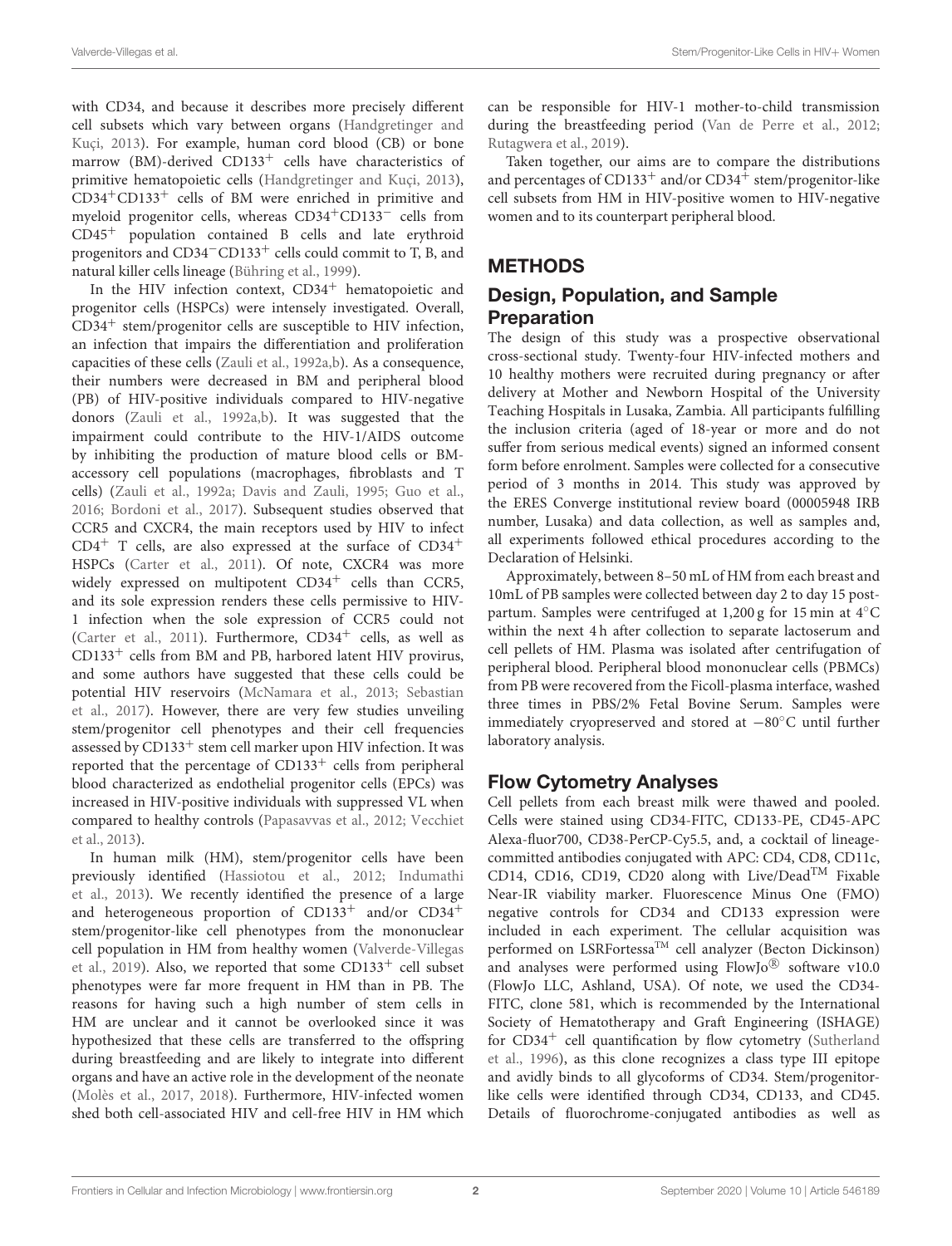the gating strategy were previously described (Valverde-Villegas et al., [2019](#page-8-14) and see **[Supplementary Figure 1](#page-8-20)**). Also, progenitors using lineage negative and CD38 were identified as CD34+CD38−Lin<sup>−</sup> and CD34+CD38+Lin<sup>−</sup> as well as CD34+CD133+Lin<sup>−</sup> and CD34+CD133+Lin−, each one in the CD45 $\text{dim}$  and CD45 $^{+/high}$  populations.

#### HIV Viral Load Quantification

Viral RNAs from 560 µL of lactoserum or 200 µL of plasma were manually extracted with QIAmp® Viral RNA Mini Kit (Qiagen®, Hilden, Germany), following the manufacturer's instructions. An internal extraction control was added to the lysis buffer prior to extraction. RNAs from five HIV standards  $(3-7 \log_{10} \text{ copies/mL})$ , from one positive and one negative controls, were also extracted in the same batch. The qRT-PCR was performed using Generic HIV Charge Virale kit (Biocentric®, Bandol, France) following manufacturer's instructions. Amplification reaction was done using LightCycler® 480 (Roche, Indianapolis, USA) and quantification against the standard curve. The viral load in plasma and lactoserum samples were qualified as undetectable when it was below 1,000 copies/mL. Mean values of the viral load from right and left breast samples were used for analyses.

#### Subclinical Mastitis (SCM): Ratio [Na+/K+] **Quantification**

 $\mathrm{Na}^+$  and  $\mathrm{K}^+$  lactoserum concentrations were measured by Compact  $K^+$  and  $Na^+$  meters according to manufacturer's recommendations (Horiba Ltd., Kyoto, Japan). Before each measurement, the calibration was done with low (150 ppm) and high (2,000 ppm) standards. The [Na<sup>+</sup>/K<sup>+</sup>] ratio >1 was indicative of SCM as suggested in a previous study (Tuaillon et al., [2017\)](#page-8-21).

#### Cytokines/Chemokines Measurement

Seven cytokines/chemokines, namely IL-1β, IL6, IL8, TNF-α, CXCL10, CXCL12, and IFN-γ were measured independently in lactoserum and plasma using ELISA method according to manufacturer's recommendations (PeproTech, Stockholm, Sweden). A Multiskan™ FC microplate photometer (Thermo Fisher Scientific, Vantaa, Finland) was used to measure absorbance according to manufacturer's recommendations. Mean values of cytokines/chemokines levels from the right and left breast samples were used for analyses.

#### Statistical Analyses

Quantitative variables were reported as median and interquartile range (IQR). Group comparisons were performed using Mann Whitney U-test for non-Gaussian variables or Student's t-test for Gaussian variables. Percentages of CD133<sup>+</sup> and CD34<sup>+</sup> cell subsets of HM and its PB counterpart samples were compared between HIV-positive and HIV-negative women. Sub-analyses considering viral load were done for the HIV-positive women. In addition, correlation analyses regarding percentages of cell subsets and clinical data such as SCM, CD4<sup>+</sup> T cell counts, white blood cells (WBCs), body mass index (BMI), and cytokines/chemokines measurements from mothers regarding were performed by Spearman's non-parametric correlation tests. The significance level was set at  $p < 0.05$ . Analyses were done using SPSS V20.0 [\(IBM Corp., 2011\)](#page-8-22) and graphs were plotted using the GraphPad Prism 5.01 software (GraphPad Software Inc., San Diego, USA). The proportions represented in the pie chart figures was performed over the sum of median values for CD34<sup>+</sup> and CD133<sup>+</sup> cell subsets from mononuclear cells (CD45−CD34+, CD45dimCD34+,  $CD45^{+/high}CD34^+$  and  $CD45$ <sup>-</sup>CD133<sup>+</sup>, CD45<sup>dim</sup>CD133<sup>+</sup>,  $CD45^{+/high}CD133^{+}$ ). Of note, percentages of progenitor cells characterized with lineage negative (Lin−) and/or CD38 expression were excluded from analyses because were lower and undetectable in some samples, in both HIV-positive and HIV-negative women groups.

## RESULTS

#### Characteristics of Study Participants

Twenty-four HIV-positive participants were included in this study; 16/24 (67%) had a detectable viral load in lactoserum (right or left breast) or plasma, 11/19 (58%) received antiretroviral treatment (ART) with Atripla, and 13/24 (54%) presented subclinical mastitis (SCM). Amongst the 10 HIV-negative participants, 5/10 (50%) presented a unilateral or bilateral SCM. Demographic and clinical data of participants are shown in **[Table 1](#page-4-0)**. There were no significant differences when HIV-negative and HIV-positive mothers were compared, except for CD4<sup>+</sup> T cells counts at sampling (**[Table 1](#page-4-0)**).

#### CD133<sup>+</sup> Stem/Progenitor-Like Cell Percentages in HM and PB of HIV-Positive Women

Distribution of CD133<sup>+</sup> cell subsets according CD45 expression from HM and PB compartments are represented in **[Figure 1](#page-4-1)**. When CD133 positive expression was combined with CD34 and CD45 markers, the median percentage of CD45+/highCD34−CD133<sup>+</sup> cell subset phenotype from the mononuclear cell population of HM was significantly higher in HIV-positive women than HIV-negative women (2.59% [IQR:1.02–6.13] vs. 0.92% [IQR:0.24–2.96],  $p = 0.04$ ; **[Table 2](#page-5-0)**). Of note, the CD45−CD34−CD133<sup>+</sup> and CD45dimCD34−CD133<sup>+</sup> cell subsets were also increased in HIV-positive women vs. HIV-negative women (5.1% [1.9–8.4] vs. 1.5% [1.0–8.4], p  $= 0.238$  and 5.2% [2.4-9.7] vs. 2.5% [1.5-6.8],  $p = 0.179$ , respectively), but the difference was not statistically significant ([Table 2](#page-5-0)). In PB counterpart, the CD45<sup>+/high</sup>CD34<sup>-</sup>CD133<sup>+</sup> cell subset and CD45dimCD34−CD133<sup>+</sup> cell subset were significantly higher in HIV-positive women vs. HIV-negative women (1.56% [0.44–5.39] vs. 0.22% [0.13–0.36],  $p = 0.004$  and 0.68%  $[0.12-2.25]$  vs. 0.06%  $[0.02-0.38]$ ,  $p = 0.01$ , respectively; **[Table 2](#page-5-0)**). Indeed, when analyzed in the CD45<sup>−</sup> cell population, the median percentage of CD45−CD34−CD133<sup>+</sup> cell subset was detectable in HIV-positive women while in HIV-negative women it was undetectable in some samples (0.03% [0.01–0.6] vs. 0.0% [0.0–0.1]).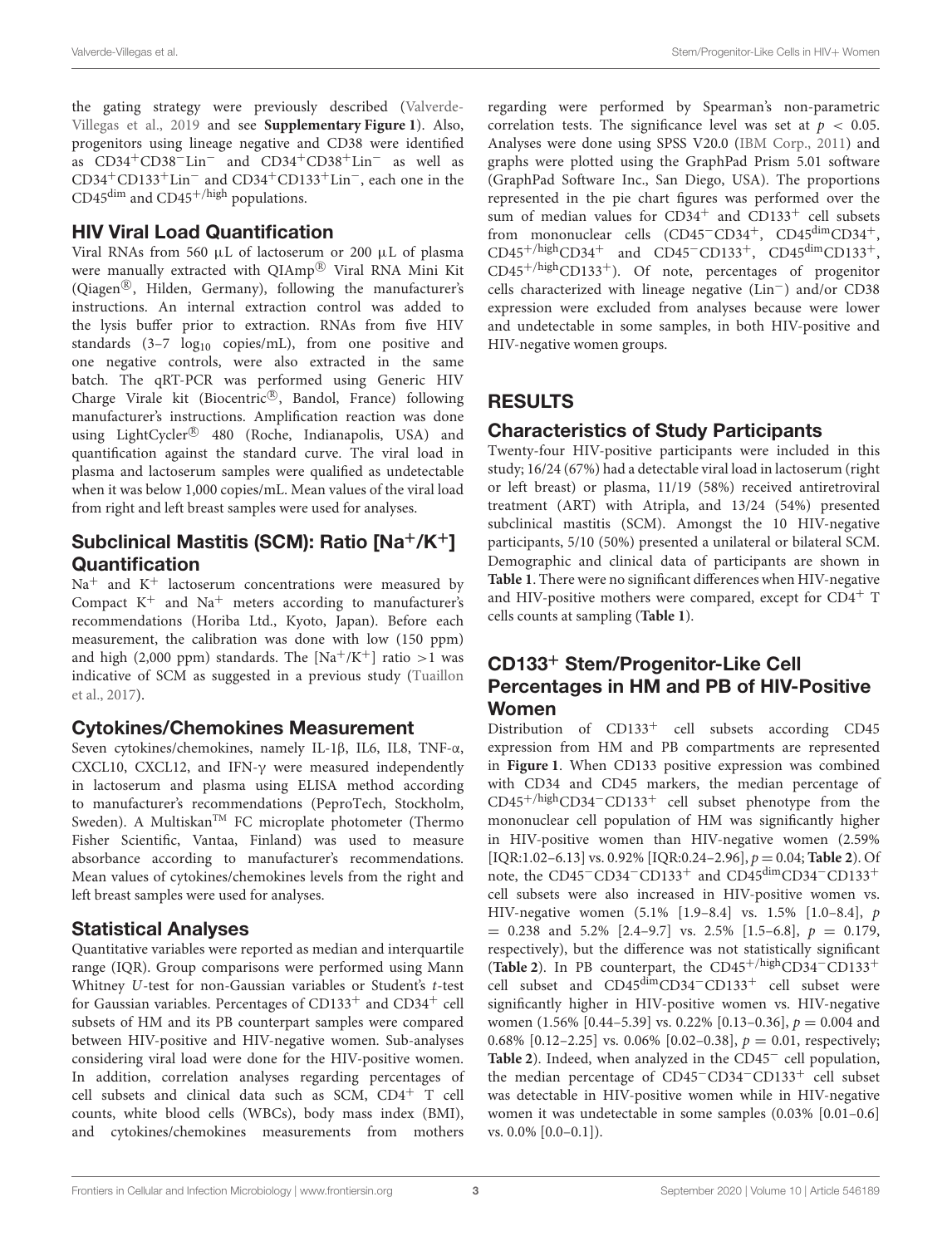#### <span id="page-4-0"></span>TABLE 1 | Demographic and clinical characteristics HIV-positive and HIV-negative women and their infants.

|                                                             | HIV-positive $(n = 24)$ | HIV-negative ( $n = 10$ ) | $p$ -value $\frac{8}{3}$ |  |
|-------------------------------------------------------------|-------------------------|---------------------------|--------------------------|--|
|                                                             | Median(IQR)             | Median(IQR)               | $HIV+vs. HIV-$           |  |
| Women                                                       |                         |                           |                          |  |
| Age, years                                                  | 27.0 (23.2-32.7)        | 23.5 (21.7-26.0)          | 0.07                     |  |
| Parity                                                      | $1.0(1.0-2.0)^{*}$      | $1.0(1.0 - 2.2)$          | 0.91                     |  |
| Body Mass Index (kg/m <sup>2</sup> )                        | 22.6 (20.1-24.2)*       | 22.3 (21.5-24.2)          | 0.63                     |  |
| White cell counts (cells/mm <sup>3</sup> ) <sup>a</sup>     | 7,275 (5,185-9,480)*    | 8,120 (1,374-9,870)*      | 0.84                     |  |
| $CD4^+$ T cell counts (cells/mm <sup>3</sup> ) <sup>a</sup> | 479 (357-556)*          | 914 (638-1,156)*          | 0.004                    |  |
| Hemoglobin (g/dL) <sup>a</sup>                              | $11.1 (10.7 - 12.7)^*$  | $10.3(8.7 - 11.9)^{*}$    | 0.59                     |  |
| VL plasma (log) <sup>a,b</sup>                              | $4.9(4.0 - 5.7)$        | <b>NA</b>                 | <b>NA</b>                |  |
| VL lactoserum (log)a,c                                      | $4.3(3.8-5.4)$          | <b>NA</b>                 | <b>NA</b>                |  |
| <b>Infants</b>                                              |                         |                           |                          |  |
| Birth weight (g)                                            | 2,900 (1,900-3,200)*    | 2,350 (1,825-2,460)*      | 0.06                     |  |

IQR, interquartile range (25–75); VL, viral load; NA, not applicable. Bold values reached signficance.

 $§$ Student's t-test (p < 0.05).

<sup>a</sup>Counts at sampling.

<sup>b</sup>From 14 detectable women.

<sup>c</sup>From 13 detectable women.

\*Missed information from 1 or 2 participants.



#### <span id="page-4-1"></span>CD34<sup>+</sup> Stem/Progenitor-Like Cell Percentages in HM and PB of HIV-Positive Women

Distribution of  $CD34<sup>+</sup>$  cell subsets according CD45 expression from HM and PB compartments are represented in **[Figure 1](#page-4-1)**. When CD34 positive expression was combined with CD45 differential expression in PB, the  $CD45<sup>dim</sup>CD34<sup>+</sup>$  cell subset was predominant and the median percentage was significantly lower in HIV-positive women than HIV-negative women  $(0.11\%$   $[0.1-0.2]$  vs. 0.26%  $[0.1-0.4]$ ,  $p = 0.018$ ). When the stem/progenitor cell markers were analyzed together, the CD45dimCD34+CD133<sup>−</sup> and CD45+/highCD34+CD133<sup>−</sup> cell subset phenotypes were significantly lower in PB of HIV-positive women than HIV-negative women (2.61% [1.4–4.6] vs. 11.0% [7.4–17.5],  $p < 0.001$  and, 0.004% [0.002–0.02] vs. 0.03% [0.01– 0.05],  $p = 0.01$ ; **[Table 2](#page-5-0)**). On the other hand, the median percentages of these  $CD34<sup>+</sup>$  cell subsets of HM were similar between HIV-positive and HIV-negative women (**[Table 2](#page-5-0)**).

#### The CD133<sup>+</sup> and CD34−CD133<sup>+</sup> Cell Subsets Are Increased in HM of Undetectable VL HIV-Positive Women

To investigate if the percentages of cell subsets could be associated with viremia, we stratified the HIV-positive individuals as undetectable VL or detectable VL (plasma or lactoserum, threshold at 1,000 copies/mL). In HM,<br>CD45<sup>+/high</sup>CD133<sup>+</sup>, CD45<sup>dim</sup>CD34<sup>-</sup>CD133<sup>+</sup>, and  $CD45^{dim}CD34$ <sup>-</sup>CD133<sup>+</sup>, and CD45+/highCD34−CD133<sup>+</sup> cell subsets were increased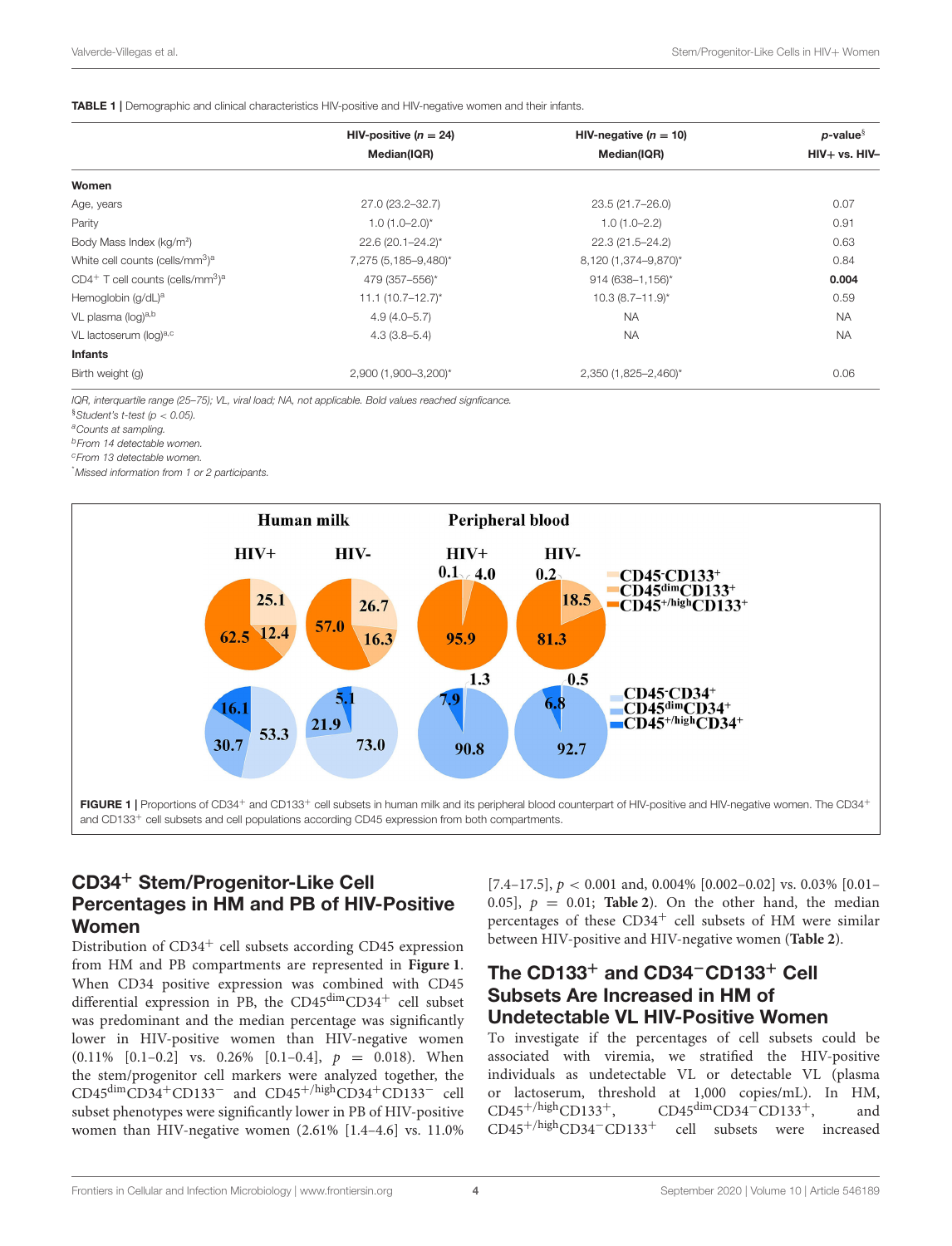<span id="page-5-0"></span>TABLE 2 | Percentages with interquartile range of cell subsets in HM and PB in HIV-positive and HIV-negative women.

| <b>Cell subsets</b>                                         |                               | HM                   | PB                                |                                 |  |
|-------------------------------------------------------------|-------------------------------|----------------------|-----------------------------------|---------------------------------|--|
|                                                             | $HIV+ (n = 24)$               | HIV- $(n = 9)$       | $HIV+ (n = 18)$                   | HIV- $(n = 10)$                 |  |
| CD133 <sup>+</sup>                                          | $1.94(1.1 - 6.3)$             | $2.96(0.5 - 4.1)$    | $1.5(0.2 - 4.9)$                  | $0.24(0.1-1.0)$                 |  |
| CD45-CD133+                                                 | $0.46(0.1 - 1.1)$             | $0.23(0.1 - 2.4)$    | $0.001(0.0 - 0.02)$               | $0.001(0.0 - 0.003)$            |  |
| CD45dimCD133+                                               | $0.23(0.1 - 0.4)$             | $0.14(0.1 - 0.4)$    | $0.06(0.03 - 0.1)$                | $0.05(0.02 - 0.1)$              |  |
| CD45 <sup>+/high</sup> CD133 <sup>+</sup>                   | $1.16(0.2 - 5.2)$             | $0.49(0.3 - 0.8)$    | $1.37(0.1 - 4.5)$                 | $0.22(0.06 - 0.9)$              |  |
| $CD34+$                                                     | $0.09(0.03 - 0.3)$            | $0.17(0.05 - 0.7)$   | $0.16(0.1 - 0.3)$                 | $0.28(0.2 - 0.5)$               |  |
| CD45-CD34+                                                  | $0.04(0.01 - 0.1)$            | $0.09(0.04 - 0.6)$   | $0.002$ (0.001-0.004)             | $0.002(0.0 - 0.004)$            |  |
| $CD45dimCD34+$                                              | $0.02(0.001 - 0.05)$          | $0.03(0.001 - 0.1)$  | $0.11$ (0.1–0.2) <sup>b</sup>     | 0.26 $(0.1 - 0.4)^{b}$          |  |
| CD45 <sup>+/high</sup> CD34 <sup>+</sup>                    | $0.01(0.0 - 0.03)$            | $0.01(0.005 - 0.02)$ | $0.01(0.004 - 0.02)$              | $0.02(0.01 - 0.03)$             |  |
| <b>Combined markers</b>                                     |                               |                      |                                   |                                 |  |
| CD45 <sup>-</sup> CD34 <sup>+</sup> CD133 <sup>+</sup>      | $0.08(0.0 - 0.7)$             | $0.57(0.003 - 0.8)$  | $0.00(0.0 - 0.01)$                | $0.00(0.0 - 0.04)$              |  |
| CD45 <sup>-</sup> CD34 <sup>+</sup> CD133 <sup>-</sup>      | $0.13(0.02 - 0.5)$            | $0.64(0.1-1.0)$      | $0.05(0.02 - 0.1)$                | $0.15(0.02 - 0.8)$              |  |
| CD45-CD34-CD133+                                            | $5.07(1.9 - 8.4)$             | $1.50(1.0 - 8.4)$    | $0.03(0.01 - 0.6)$                | $0.00(0.0 - 0.1)$               |  |
| CD45dimCD34+CD133+                                          | $0.12(0.0 - 0.6)$             | $0.17(0.0 - 0.7)$    | $1.38(1.0 - 3.2)$                 | $1.07(0.3 - 5.7)$               |  |
| CD45dimCD34+CD133-                                          | $0.09(0.0 - 0.3)$             | $0.14(0.0 - 0.9)$    | $2.61$ (1.4-4.6) <sup>c</sup>     | 11.0 $(7.4 - 17.5)$ °           |  |
| CD45dimCD34-CD133+                                          | $5.18(2.4 - 9.7)$             | $2.50(1.5-6.8)$      | $0.68(0.1 - 2.2)^d$               | $0.06$ (0.02–0.4) <sup>d</sup>  |  |
| CD45+/highCD34+CD133+                                       | $0.0(0.0-0.0)$                | $0.004(0.0 - 0.04)$  | $0.001(0.0 - 0.01)$               | $0.004(0.001 - 0.02)$           |  |
| CD45 <sup>+/high</sup> CD34 <sup>+</sup> CD133 <sup>-</sup> | $0.01(0.0 - 0.03)$            | $0.02(0.0 - 0.02)$   | $0.004$ (0.002-0.02) <sup>e</sup> | $0.03$ (0.01-0.05) <sup>e</sup> |  |
| CD45 <sup>+/high</sup> CD34 <sup>-</sup> CD133 <sup>+</sup> | 2.59 $(1.0-6.1)$ <sup>a</sup> | 0.92 $(0.2 - 2.9)^a$ | 1.56 $(0.4 - 5.4)$ <sup>†</sup>   | $0.22(0.1 - 0.4)^{\dagger}$     |  |

HM, human milk; PB, peripheral blood.

a,b,c,d,e,f Comparisons were statistically significant different (in bold) using Mann-Whitney U non-parametric unpaired tests (p < 0.05).

in undetectable VL group when compared to detectable VL group, but no significant differences were observed (**[Supplementary Table 1](#page-8-20)**). Also, these cell subsets from PB were increased in undetectable VL group when compared to detectable VL group (**[Supplementary Table 1](#page-8-20)**).

When these viremic or non-viremic groups were compared to HIV-negative individuals in HM, the  $CD45^{+/high}CD133^{+}$ and CD45<sup>+/high</sup>CD34<sup>-</sup>CD133<sup>+</sup> cell subsets were significantly higher in the undetectable VL group when compared to HIVnegative individuals  $(3.62\% \, [0.64-8.84] \, \text{vs. } 0.49\% \, [0.3-0.8], \, p =$ 0.027, and 3.97% [1.65–12.3] vs. 0.92% [0.24–2.96],  $p = 0.015$ ; **[Supplementary Table 1](#page-8-20)** and **[Supplementary Figures 2A,B](#page-8-20)**). Of note, the CD45<sup>dim</sup>CD34<sup>−</sup>CD133<sup>+</sup> cell subset tended to be higher in undetectable VL group than HIV-negative individuals, but the difference was not statistically significant (7.48% [2.9–22.1] vs. 2.5%  $[1.5-6.8], p = 0.059$ .

#### The CD133<sup>+</sup> and CD34−CD133<sup>+</sup> Cell Subsets Are Increased in PB of HIV-Positive Women With Detectable VL

In PB, the CD45dimCD34−CD133<sup>+</sup> and CD45+/highCD34−CD133<sup>+</sup> cell subsets were significantly increased in detectable VL group than HIV-negative individuals (0.52% [0.14-2.7] vs. 0.06% [0.02-0.38],  $p = 0.02$  and 1.0% [0.45–4.0] vs. 0.22% [0.13–0.36],  $p = 0.006$ ). Of note, these two cell subsets were also increased among the undetectable VL group when compared to HIV-negative individuals, but no significant difference was observed (CD45<sup>dim</sup>CD34<sup>−</sup>CD133<sup>+</sup>: 1.0% [0.08–4.6] vs. 0.06% [0.02–0.38], p = 0.056, and CD45<sup>+/high</sup>CD34<sup>-</sup>CD133<sup>+</sup>: 3.6% [0.34–7.74] vs. 0.22% [0.13– 0.36],  $p = 0.056$ ]; **[Supplementary Table 1](#page-8-20)**). In the same way, the percentage of  $CD45^{+/high}CD133^{+}$  cell subset was increased in the undetectable VL group when compared to HIV-negative group, without significant difference (3.1% [0.23–5.71] vs. 0.2% [ $0.06-0.9$ ],  $p = 0.12$ ; **[Supplementary Table 1](#page-8-20)**).

#### The CD34<sup>+</sup> and CD34+CD133<sup>−</sup> Cell Subsets Are Decreased in PB of HIV-Positive Women Independently of the HIV Viremia

In HM, no significant differences were observed when percentages of CD34<sup>+</sup> cell subsets were compared between detectable and undetectable VL positive groups. The percentage of CD45dimCD34+CD133<sup>−</sup> cell subset was lower in both HIV-positive groups than their counterpart PB HIV-positive groups (**[Supplementary Table 1](#page-8-20)**). When comparisons were done against HIV-negative individuals, the  $CD45^{\text{dim}}CD34^+$ cell subset from PB of detectable VL group was significantly decreased  $(0.11\% [0.07-0.2]$  vs. 0.26%  $[0.14-0.45]$ ,  $p = 0.017$ ). Furthermore, the CD45dimCD34+CD133<sup>−</sup> cell subset were significantly decreased in both detectable VL group when compared to HIV-negative individuals (2.61% [1.7–4.3] vs. 11.0% [7.4–17.5],  $p < 0.001$ ) and in undetectable VL group compared to HIV-negative individuals (2.34% [1.2–6.8] vs. 11.0% [7.4–17.5],  $p = 0.008$ ). Finally, the CD45<sup>+/high</sup>CD34<sup>+</sup>CD133<sup>-</sup> cell subset was significantly decreased in detectable VL group when compared to HIV-negative individuals (0.004%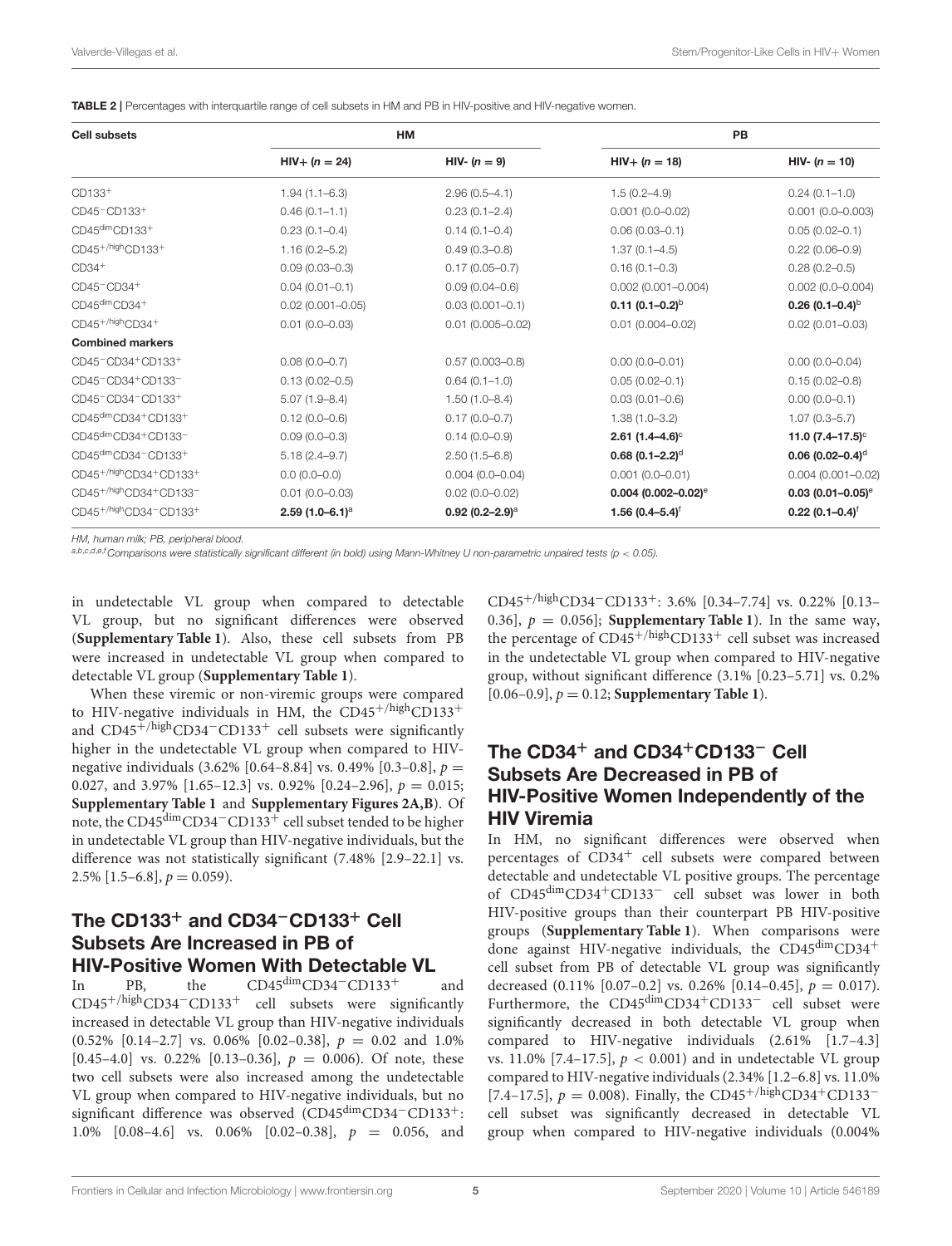[0.002–0.01] vs. 0.03% [0.01–0.05],  $p = 0.012$ ). All data is shown in **[Supplementary Table 1](#page-8-20)**.

#### SCM Does Not Affect the Percentages of Stem/Progenitor-Like Cell Subsets

To investigate if cell subset percentages in HM could be associated with SCM, we stratified women with or without SCM. HIV-negative women with SCM and HIV-negative women without SCM women showed no significant differences when median percentages of different cell subsets were compared (data not shown). However, the median percentages of CD45+/highCD133<sup>+</sup> and CD45+/highCD34−CD133<sup>+</sup> cell subsets were significantly higher in HIV-positive women with SCM than in HIV-negative women with SCM (**[Table 3](#page-7-0)**). These differences were not observed when HIV-positive women without SCM were compared to HIV-negative women without SCM (**[Table 3](#page-7-0)**). The same analysis was done for HIV VL groups and no difference was observed between the groups (**[Table 3](#page-7-0)**). Of note, other variables such as CD4 T cell counts, white blood cells and, body mass index were analyzed but no significant association was observed with stem/progenitor-like cell subsets.

## Correlation of Cytokines and Chemokines From HM and PB and CD133<sup>+</sup> Cell Subsets

To investigate if inflammation can influence the frequencies of CD133<sup>+</sup> cell subsets, levels of TNF-α, CXCL10, CXCL12, IL-8, IL-6, IL-1β, and IFN-γ were quantified in lactoserum and plasma samples. CXCL10 and CXCL12 levels from HM were significantly increased in HIV-positive compared to HIV-negative women (148.5 [87.14–181.4] pg/mL vs. 87.90 [64.97–104.5] pg/mL,  $p = 0.008$  and; 544.6 [420.6-987.8] pg/mL vs. 296.3 [276.4-365.1] pg/mL, p < 0.001, respectively; **[Supplementary Table 2](#page-8-20)**). Furthermore, CXCL10 and IL-1β levels were increased in the HIV positive mothers with detectable VL compared to mothers with undetectable VL (162.6 [146.6–196.2] pg/mL vs. 90.89 [55.03-118.1] pg/mL,  $p = 0.003$  and; 21.65 [12.57-30.63] vs. 11.24 [7.59–15.80] pg/mL, p = 0.02; **[Supplementary Table 2](#page-8-20)**). In PB, the TNF-α, and CXCL10 levels were significantly increased in HIV-positive compared to HIV-negative women (43.08 [26.05–46.88] pg/mL vs. 22.28 [18.04–28.41] pg/mL,  $p = 0.04$ and; 52.67 [15.70–67.05] pg/mL vs. 7.59 [4.80–8.55] pg/mL,  $p =$ 0.004, respectively; **[Supplementary Table 3](#page-8-20)**). No significant correlation was observed between cytokine/chemokine levels and an increase of CD133<sup>+</sup> cell subsets in PB of HIV-positive women (data not shown). However, IL-8 levels were significantly correlated with CD45<sup>+/high</sup>CD133<sup>+</sup> and CD45+/highCD34−CD133<sup>+</sup> cell subsets in HM of mothers with detectable VL (**[Supplementary Figures 2C,D](#page-8-20)**).

#### **DISCUSSION**

Upon HIV-1 infection, cell distributions of immune cells but also of  $CD34<sup>+</sup>$  stem cells are profoundly modified in PB and BM. In this study, we reported that that the progenitor/stemlike cell subsets characterized by the expression of CD133 was increased in HM of HIV-positive women as well as in their PB counterpart.

Our observations are in line with previous works, showing an increased level of peripheral circulating endothelial progenitor cells (EPCs), characterized as CD133+KDR<sup>+</sup> cells, in HIV-positive individuals compared to healthy controls [\(Papasavvas et al., 2012;](#page-8-10) [Vecchiet et al., 2013\)](#page-8-11), but we extend the observation to other  $CD133<sup>+</sup>$  cell phenotypes, less differentiated cells. It was previously observed that HIV provirus can be detected in CD133<sup>+</sup> HSPCs from BM of subjects on successful ART (undetectable viral load) up to 8 years, suggesting this cell population was permissive to HIV infection (McNamara et al., [2013\)](#page-8-8). Furthermore, CCR5 and CXCR4, the receptors for HIV infection, are expressed at the surface  $CD34^+CD133^+$ HSPCs from umbilical cord blood and that CXCR4 was necessary for the infection by HIV-1 [\(Carter et al., 2011\)](#page-8-7). Recently, [Zaikos et al. \(2018\)](#page-9-2) observed proviral sequences in CD133<sup>+</sup> and CD34+CD133<sup>−</sup> HSPCs of BM and PB. They further demonstrated that these cells were the main sources of residual plasma virus as compared to other cells from BM and PB, suggesting that these HSPCs are putative reservoir of persistent HIV infection [\(Zaikos et al., 2018\)](#page-9-2). Finally, the expression of chemokine receptors on these cells could prompt the infection by HIV and also the trafficking of HSPCs, which was observed in response to tissue damage or infections (Massberg et al., [2007\)](#page-8-23). Thus, the high levels of  $CD45^{+/high}CD133^{+}$  and CD34−CD133<sup>+</sup> cell subsets in HM and PB of HIV-positive women reported in this study could be due by three mechanisms: (i) the CD133<sup>+</sup> cell subsets are not (productively) infected by HIV-1 and are likely resistant to the virus; (ii) to an active self-renewing of these cells in response to the infection itself, or (iii) by active recruitment from reservoir territories through CCR5 and CXCR4 receptors toward these compartments. By contrast, the  $CD34<sup>+</sup>$  cell subsets are decreased in PB of HIV-positive individuals suggesting that the mechanisms upon HIV-1 infection on CD34<sup>+</sup> and CD133<sup>+</sup> cells are different but are concurrent since both cell subsets seem to be resistant to HIV-1 infection.

Regarding progenitor cells through Lin<sup>−</sup> and/or CD38, the cell subsets were excluded from the analyses because of the lower number of cells from both compartments. This observation suggests that most of the cell subsets reported in the CD45 $\text{dim}$  and CD45<sup>+/high</sup> population are lineage positive. Indeed, the CD38+Lin<sup>−</sup> number cell subset were higher regard to CD38−Lin<sup>−</sup> cell subset (data not shown). It was also suggested that inflammatory signals are also important for HSPCs biology, even in homeostatic conditions, thus the number of HSPCs or their proliferative condition can be influenced by inflammatory or microbial signaling, even in the absence of active infection [\(King and Goodell, 2011\)](#page-8-24). Indeed, SCM is common in HIV-positive women during breastfeeding and pro-inflammatory chemokines/cytokines are associated with SCM in HIV-positive women [\(Tuaillon et al., 2017\)](#page-8-21). Herein, we observed that the percentages of  $CD45^{+/high}CD133^{+}$ and CD45+/highCD34−CD133<sup>+</sup> cell subsets were significantly increased only in HIV-positive women with undetectable VL in HM and in HIV-positive women with SCM when compared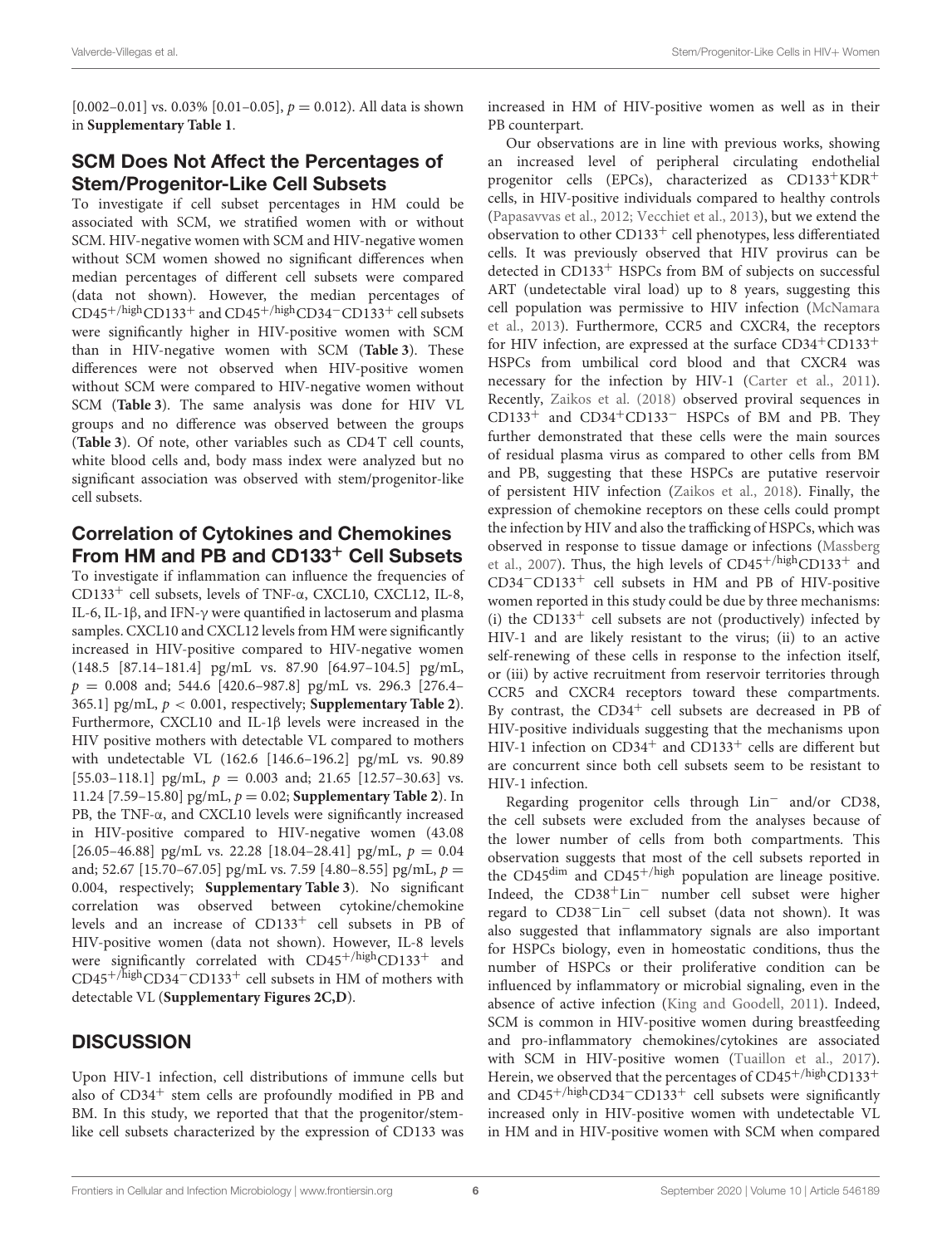<span id="page-7-0"></span>TABLE 3 | Median percentages with interquartile of stem/progenitor cell subsets in HIV-positive women and HIV-negative women with SCM and non-SCM and between detectable VL and undetectable VL HIV-positive women.

| Compartment | <b>Cell subset</b>                                          | <b>SCM</b>        |                    | p-value | Non-SCM           |                  | $p$ -value |
|-------------|-------------------------------------------------------------|-------------------|--------------------|---------|-------------------|------------------|------------|
|             |                                                             | $HIV+$            | HIV-               |         | $HIV+$            | HIV-             |            |
|             |                                                             | $(n = 13)$        | $(n = 4)$          |         | $(n = 11)$        | $(n = 5)$        |            |
| <b>HM</b>   | CD45 <sup>+/high</sup> CD133 <sup>+</sup>                   | $1.6(0.8 - 5.1)$  | $0.4(0.2 - 0.6)$   | 0.044   | $0.6(0.1 - 5.4)$  | $0.5(0.4 - 2.4)$ | 1.000      |
|             | CD45+/highCD34-CD133+                                       | $2.7(1.5 - 7.3)$  | $0.5(0.1-1.9)$     | 0.032   | $2.1(0.8-5.8)$    | $0.9(0.5 - 4.1)$ | 0.510      |
|             |                                                             | $(n = 10)$        | $(n = 5)$          |         | $(n = 8)$         | $(n = 5)$        |            |
| <b>PB</b>   | CD45dimCD34+                                                | $0.09(0.1 - 0.1)$ | $0.2(0.1 - 0.6)$   | 0.019   | $0.2(0.07-0.3)$   | $0.3(0.1 - 0.5)$ | 0.284      |
|             | CD45dimCD34+CD133 <sup>-</sup>                              | $2.3(1.3 - 4.0)$  | $10.3(6.8 - 13.1)$ | 0.003   | $3.2(1.6 - 5.0)$  | 17.2 (8.2-22.4)  | 0.006      |
|             |                                                             | SCM HIV+          |                    |         | Non-SCM HIV+      |                  |            |
|             |                                                             | <b>Und VL</b>     | Det VL             |         | Und VL            | Det VL           |            |
|             |                                                             | $(n = 4)$         | $(n = 9)$          |         | $(n = 4)$         | $(n = 7)$        |            |
| <b>HM</b>   | CD45+/high CD133+                                           | $3.6(0.9 - 7.7)$  | $1.3(0.4 - 3.5)$   | 0.330   | $4.8(0.4 - 11.8)$ | $0.2(0.04-4.1)$  | 0.164      |
|             | CD45 <sup>+/high</sup> CD34 <sup>-</sup> CD133 <sup>+</sup> | $3.9(1.7 - 7.7)$  | $2.7(1.0 - 7.3)$   | 0.825   | $7.9(1.5-19.4)$   | $0.9(0.2 - 5.7)$ | 0.164      |
|             |                                                             | $(n = 3)$         | $(n = 7)$          |         | $(n = 3)$         | $(n = 5)$        |            |
| PB          | CD45dimCD34+                                                | $0.1(0.1-0.0)$    | $0.1(0.04 - 0.1)$  | 0.383   | $0.1(0.03 - 0.0)$ | $0.2(0.1 - 0.4)$ | 0.571      |
|             | CD45dimCD34+CD133 <sup>-</sup>                              | $3.3(1.4 - 0.0)$  | $2.2(1.0 - 3.7)$   | 0.667   | $1.4(0.8-1.4)$    | $3.7(2.5 - 4.9)$ | 0.571      |

SCM, subclinical mastitis; VL, viral load; Und, undetectable VL; Det, detectable VL; HM, human milk; PB, peripheral blood. Mann-Whitney U non-parametric test was applied for unpaired comparisons. Significant  $p < 0.05$  are shown in bold.

to HIV-negative women with SCM. Because this increase of  $CD133<sup>+</sup>$  cell subsets could be related to one or the other process, seven cytokines/chemokines were quantified. Only IL-8 levels from HM were positively correlated with an increase of  $CD45$ <sup>+high</sup>CD133<sup>+</sup> and CD45<sup>+high</sup>CD34<sup>-</sup>CD133<sup>+</sup> cell subsets in mothers with detectable HIV VL. On the other hand, cytokines/chemokines known to regulate the proliferation of HSPC such as IL-1β, IL-6, CXCL10, IFN-γ, TNF-α (King and Goodell, [2011;](#page-8-24) [Dickinson-Copeland et al., 2016;](#page-8-25) [Chavakis et](#page-8-26) al., [2019\)](#page-8-26) or to control HSPC migration such as CXCL12 (Liesveld et al., [2001;](#page-8-27) [Sahin and Buitenhuis, 2016;](#page-8-28) Ganuza and McKinney-Freeman, [2017\)](#page-8-29) did not associate with this increase.

This study has some limitations. It is an exploratory crosssectional study with small sample size. In a previous study, we reported differences in percentages of these cell subsets between lactation stages [\(Valverde-Villegas et al., 2019\)](#page-8-14), however, due to the low number of samples we did not stratify the analyses according to this variable. Frozen breast milk samples were used in this study and thawing procedure has been reported to damage different cells, including  $CD34<sup>+</sup>$  stem/progenitor cells. Finally, the full characterization of cell subsets regarding their stemness nature has not been done yet as well as their permissivity to HIV-1 infection assay.

In conclusion, in this study, we reported that the  $CD133<sup>+</sup>$  cell subsets from early HM and PB, specifically the CD45+/highCD133<sup>+</sup> cell subset and CD34−CD133<sup>+</sup> cell subsets were increased in HIV-positive women. By contrast, the  $CD34<sup>+</sup>$  cell subsets, specifically the  $CD45<sup>dim</sup>CD34<sup>+</sup>$  and the  ${\rm CD45^{dim}/+high}{\rm CD34^{+}CD133^{-}}$  cell subsets were decreased in PB of HIV-positive women. Stem cell compartments as defined by one or the other marker show opposite behaviors in HM and PB in HIV infected individuals.

## DATA AVAILABILITY STATEMENT

All datasets generated for this study are included in the article/**[Supplementary Material](#page-8-20)**.

#### ETHICS STATEMENT

The studies involving human participants were reviewed and approved by ERES Converge, institutional review board, Lusaka, Zambia. The patients/participants provided their written informed consent to participate in this study.

## AUTHOR CONTRIBUTIONS

JV-V performed the experiments, provided the intellectual content and participated in the design of this work, analyzed and interpreted data, and wrote the manuscript. MN-G provided the intellectual content and analyzed and interpreted the data. MD performed some experiments and participated in analysis of data. DR enrolled participants, collected samples, recorded clinical data, and revised the manuscript. A-SB and SD performed some experiments. CK, NN, ET, and PV participated in the interpretation of data. J-PM provided intellectual content, supervised the study, participated in the design of this work, interpretation of data, and writing of the manuscript. All authors reviewed the manuscript.

#### FUNDING

This work was funded by Pierre Bergé endowment fund in collaboration with SIDACTION and was sponsored by the French National Agency for Research on AIDS and Viral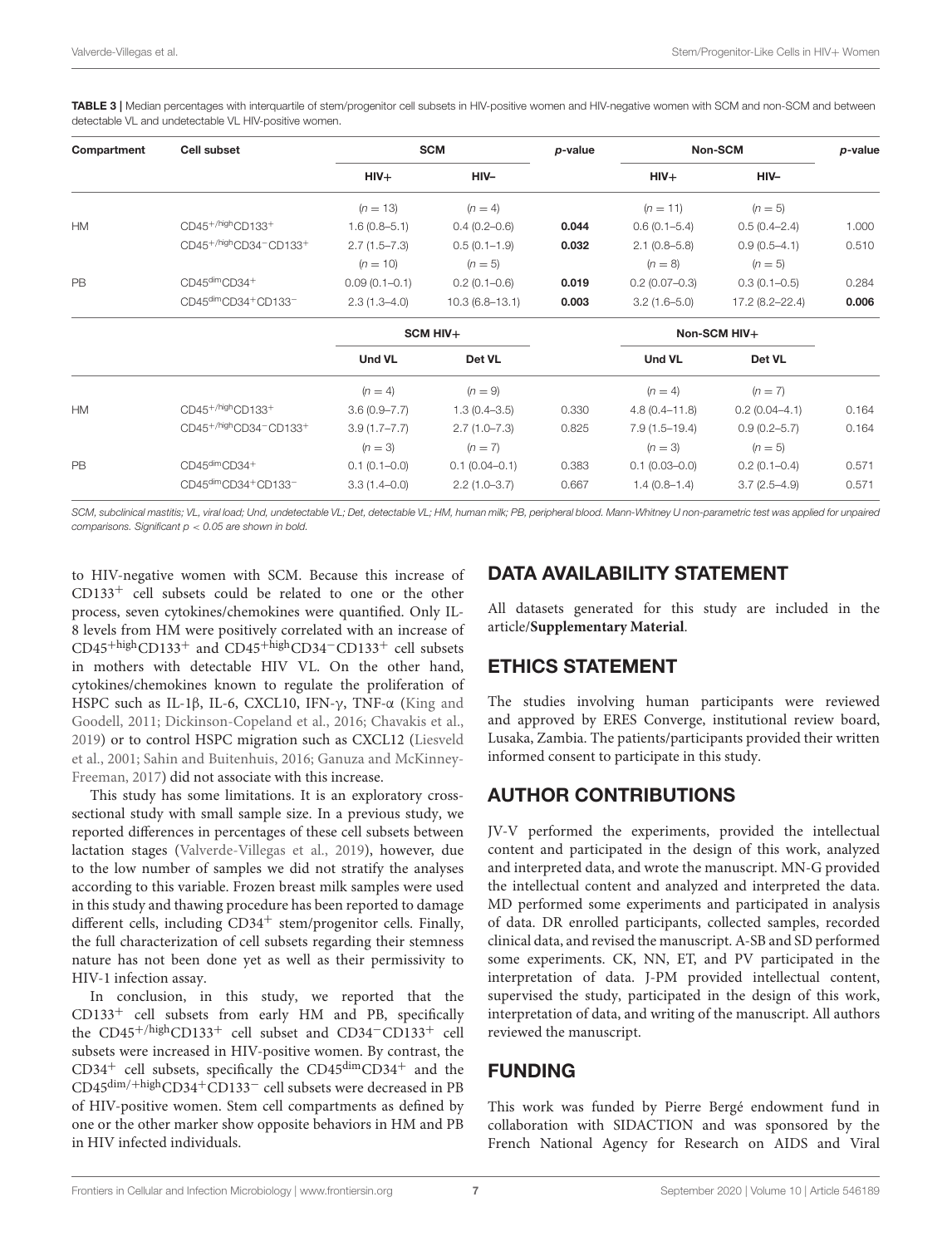Hepatitis [ANRS#12341]. It was also supported by Labex EpiGenMed, an Investissements d'avenir program, ANR-10- LABX-12-01 and scholarship from the Norwegian government [Quota scheme].

#### ACKNOWLEDGMENTS

We acknowledge the imaging facility MRI, member of the national infrastructure France-BioImaging supported by

#### **REFERENCES**

- <span id="page-8-6"></span>Bordoni, V., Bibas, M., Viola, D., Sacchi, A., Cimini, E., Tumino, N., et al. (2017). Bone marrow CD34<sup>+</sup> progenitor cells from HIV-infected patients show an impaired T cell differentiation potential related to proinflammatory cytokines. AIDS Res. Hum. Retroviruses 33, 590–596. doi: [10.1089/aid.2016.0195](https://doi.org/10.1089/aid.2016.0195)
- <span id="page-8-3"></span>Bühring, H. J., Seiffert, M., Bock, T. A., Scheding, S., Thiel, A., Scheffold, A., et al. (1999). Expression of novel surface antigens on early hematopoietic cells. Ann. N. Y. Acad. Sci. 872, 25–38. doi: [10.1111/j.1749-6632.1999.tb08450.x](https://doi.org/10.1111/j.1749-6632.1999.tb08450.x)
- <span id="page-8-7"></span>Carter, C. C., McNamara, L. A., Onafuwa-Nuga, A., Shackleton, M., Riddell, J., Bixby, D., et al. (2011). HIV-1 utilizes the CXCR4 chemokine receptor to infect multipotent hematopoietic stem and progenitor cells. Cell Host Microbe 9, 223–234. doi: [10.1016/j.chom.2011.02.005](https://doi.org/10.1016/j.chom.2011.02.005)
- <span id="page-8-26"></span>Chavakis, T., Mitroulis, I., and Hajishengallis, G. (2019). Hematopoietic progenitor cells as integrative hubs for adaptation to and fine-tuning of inflammation. Nat. Immunol. 20, 802–811. doi: [10.1038/s41590-019-0402-5](https://doi.org/10.1038/s41590-019-0402-5)
- <span id="page-8-4"></span>Davis, B. R., and Zauli, G. (1995). Effect of human immunodeficiency virus infection on haematopoiesis. Baillieres. Clin. Haematol. 8, 113–130. doi: [10.1016/S0950-3536\(05\)80234-3](https://doi.org/10.1016/S0950-3536(05)80234-3)
- <span id="page-8-25"></span>Dickinson-Copeland, C. M., Wilson, N. O., Liu, M., Driss, A., Salifu, H., Adjei, A. A., et al. (2016). Correction: heme-mediated induction of CXCL10 and depletion of CD34<sup>+</sup> progenitor cells is toll-like receptor 4 dependent. PLoS ONE 11:e0147460. doi: [10.1371/journal.pone.0147460](https://doi.org/10.1371/journal.pone.0147460)
- <span id="page-8-29"></span>Ganuza, M., and McKinney-Freeman, S. (2017). Hematopoietic stem cells under pressure. Curr. Opin. Hematol. 24, 314–321. doi: [10.1097/MOH.0000000000000347](https://doi.org/10.1097/MOH.0000000000000347)
- <span id="page-8-5"></span>Guo, X., He, S., Lv, X., Ding, H., Li, S., Kang, J., et al. (2016). The role of HIV-1 in affecting the proliferation ability of HPCs derived from BM. J. Acquir. Immune Defic. Syndr. 71, 467–473. doi: [10.1097/QAI.0000000000000892](https://doi.org/10.1097/QAI.0000000000000892)
- <span id="page-8-2"></span>Handgretinger, R., and Kuçi, S. (2013). "CD133-positive hematopoietic stem cells: from biology to medicine," in Advances in Experimental Medicine and Biology Advances in Experimental Medicine and Biology, ed D. Corbeil (New York, NY: Springer New York), 99–111. doi: [10.1007/978-1-4614-5894-4\\_7](https://doi.org/10.1007/978-1-4614-5894-4_7)
- <span id="page-8-12"></span>Hassiotou, F., Beltran, A., Chetwynd, E., Stuebe, A. M., Twigger, A.-J., Metzger, P., et al. (2012). Breastmilk is a novel source of stem cells with multilineage differentiation potential. Stem Cells 30, 2164–2174. doi: [10.1002/stem.1188](https://doi.org/10.1002/stem.1188)
- <span id="page-8-22"></span>IBM Corp. (2011). IBM SPSS Statistics for Windows, Version 20.0 (Bois-Colombes).
- <span id="page-8-13"></span>Indumathi, S., Dhanasekaran, M., Rajkumar, J. S., and Sudarsanam, D. (2013). Exploring the stem cell and non-stem cell constituents of human breast milk. Cytotechnology 65, 385–393. doi: [10.1007/s10616-012-9492-8](https://doi.org/10.1007/s10616-012-9492-8)
- <span id="page-8-24"></span>King, K. Y., and Goodell, M. A. (2011). Inflammatory modulation of HSCs: viewing the HSC as a foundation for the immune response. Nat. Rev. Immunol. 11, 685–692. doi: [10.1038/nri3062](https://doi.org/10.1038/nri3062)
- <span id="page-8-27"></span>Liesveld, J. L., Rosell, K., Panoskaltsis, N., Belanger, T., Harbol, A., and Abboud, C. N. (2001). Response of human CD34<sup>+</sup> cells to CXC, CC, and CX3C chemokines: implications for cell migration and activation. J. Hematother. Stem Cell Res. 10, 643–655. doi: [10.1089/152581601753193850](https://doi.org/10.1089/152581601753193850)
- <span id="page-8-23"></span>Massberg, S., Schaerli, P., Knezevic-Maramica, I., Köllnberger, M., Tubo, N., Moseman, E. A., et al. (2007). Immunosurveillance by hematopoietic progenitor cells trafficking through blood, lymph, and peripheral tissues. Cell 131, 994–1008. doi: [10.1016/j.cell.2007.09.047](https://doi.org/10.1016/j.cell.2007.09.047)
- <span id="page-8-8"></span>McNamara, L. A., Onafuwa-Nuga, A., Sebastian, N. T., Riddell, J., Bixby, D., and Collins, K. L. (2013). CD133<sup>+</sup> hematopoietic progenitor cells harbor

the French National Research Agency (ANR-10-INBS-04, Investments for the future) and Marianne Peries and Roselyne Vallo for their statistic support.

#### SUPPLEMENTARY MATERIAL

<span id="page-8-20"></span>The Supplementary Material for this article can be found [online at: https://www.frontiersin.org/articles/10.3389/fcimb.](https://www.frontiersin.org/articles/10.3389/fcimb.2020.546189/full#supplementary-material) 2020.546189/full#supplementary-material

HIV genomes in a subset of optimally treated people with long-term viral suppression. J. Infect. Dis. 207, 1807–1816. doi: [10.1093/infdis/jit118](https://doi.org/10.1093/infdis/jit118)

- <span id="page-8-15"></span>Molès, J.-P., Tuaillon, E., Kankasa, C., Bedin, A.-S., Nagot, N., Marchant, A., et al. (2017). Breastfeeding-related maternal microchimerism. Nat. Rev. Immunol. 17, 729–721. doi: [10.1038/nri.2017.115](https://doi.org/10.1038/nri.2017.115)
- <span id="page-8-16"></span>Molès, J.-P., Tuaillon, E., Kankasa, C., Bedin, A.-S., Nagot, N., Marchant, A., et al. (2018). Breastmilk cell trafficking induces microchimerism-mediated immune system maturation in the infant. Pediatr. Allergy Immunol. 29, 133–143. doi: [10.1111/pai.12841](https://doi.org/10.1111/pai.12841)
- <span id="page-8-10"></span>Papasavvas, E., Hsue, P., Reynolds, G., Pistilli, M., Hancock, A., Martin, J. N., et al. (2012). Increased  $CD34^{+}/KDR^{+}$  cells are not associated with carotid artery intima-media thickness progression in chronic HIV-positive subjects. Antivir. Ther. 17, 557–563. doi: [10.3851/IMP2013](https://doi.org/10.3851/IMP2013)
- <span id="page-8-1"></span>Re, M. C., Furlini, G., Zauli, G., and La Placa, M. (1994). Human immunodeficiency virus type 1 (HIV-1) and human hematopoietic progenitor cells. Arch. Virol. 137, 1–23. doi: [10.1007/BF01311169](https://doi.org/10.1007/BF01311169)
- <span id="page-8-18"></span>Rutagwera, D. G., Molès, J.-P., Kankasa, C., Mwiya, M., Tuaillon, E., Peries, M., et al. (2019). Prevalence and determinants of HIV shedding in breast milk during continued breastfeeding among Zambian mothers not on antiretroviral treatment (ART): a cross-sectional study. Medicine 98:e17383. doi: [10.1097/MD.0000000000017383](https://doi.org/10.1097/MD.0000000000017383)
- <span id="page-8-28"></span>Sahin, A. O., and Buitenhuis, M. (2016). Molecular mechanisms underlying adhesion and migration of hematopoietic stem cells. Cell Adh. Migr. 6, 39–48. doi: [10.4161/cam.18975](https://doi.org/10.4161/cam.18975)
- <span id="page-8-9"></span>Sebastian, N. T., Zaikos, T. D., Terry, V., Taschuk, F., McNamara, L. A., Onafuwa-Nuga, A., et al. (2017). CD4 is expressed on a heterogeneous subset of hematopoietic progenitors, which persistently harbor CXCR4 and CCR5-tropic HIV proviral genomes in vivo. PLoS Pathog. 13:e1006509. doi: [10.1371/journal.ppat.1006509](https://doi.org/10.1371/journal.ppat.1006509)
- <span id="page-8-0"></span>Simmonds, P., Balfe, P., Peutherer, J. F., Ludlam, C. A., Bishop, J. O., and Brown, A. J. (1990). Human immunodeficiency virus-infected individuals contain provirus in small numbers of peripheral mononuclear cells and at low copy numbers. J. Virol. 64, 864–72.
- <span id="page-8-19"></span>Sutherland, D. R., Anderson, L., Keeney, M., Nayar, R., and Chin-Yee, I. (1996). The ISHAGE guidelines for  $CD34<sup>+</sup>$  cell determination by flow cytometry. International Society of Hematotherapy and Graft Engineering. J. Hematother. 5, 213–226. doi: [10.1089/scd.1.1996.5.213](https://doi.org/10.1089/scd.1.1996.5.213)
- <span id="page-8-21"></span>Tuaillon, E., Viljoen, J., Dujols, P., Cambonie, G., Rubbo, P.-A., Nagot, N., et al. (2017). Subclinical mastitis occurs frequently in association with dramatic changes in inflammatory/anti-inflammatory breast milk components. Pediatr. Res. 81, 556–564. doi: [10.1038/pr.2016.220](https://doi.org/10.1038/pr.2016.220)
- <span id="page-8-14"></span>Valverde-Villegas, J. M., Durand, M., Bedin, A.-S., Rutagwera, D., Kankasa, C., Tuaillon, E., et al. (2019). Large stem/progenitor-like cell subsets can also be identified in the CD45− and CD45<sup>+</sup>/high populations in early human milk. *J*. Hum. Lact. 36, 303–309. doi: [10.1177/0890334419885315](https://doi.org/10.1177/0890334419885315)
- <span id="page-8-17"></span>Van de Perre, P., Rubbo, P.-A., Viljoen, J., Nagot, N., Tylleskar, T., Lepage, P., et al. (2012). HIV-1 reservoirs in breast milk and challenges to elimination of breast-feeding transmission of HIV-1. Sci. Transl. Med. 4:143sr3. doi: [10.1126/scitranslmed.3003327](https://doi.org/10.1126/scitranslmed.3003327)
- <span id="page-8-11"></span>Vecchiet, J., Iachininoto, M. G., Capodimonti, S., Nuzzolo, E. R., Falasca, K., Martini, M., et al. (2013). Effect of antiviral therapy on pro-angiogenic hematopoietic and endothelial progenitor cells in HIV-infected people. Thromb. Res. 131, 238–243. doi: [10.1016/j.thromres.2012.12.007](https://doi.org/10.1016/j.thromres.2012.12.007)